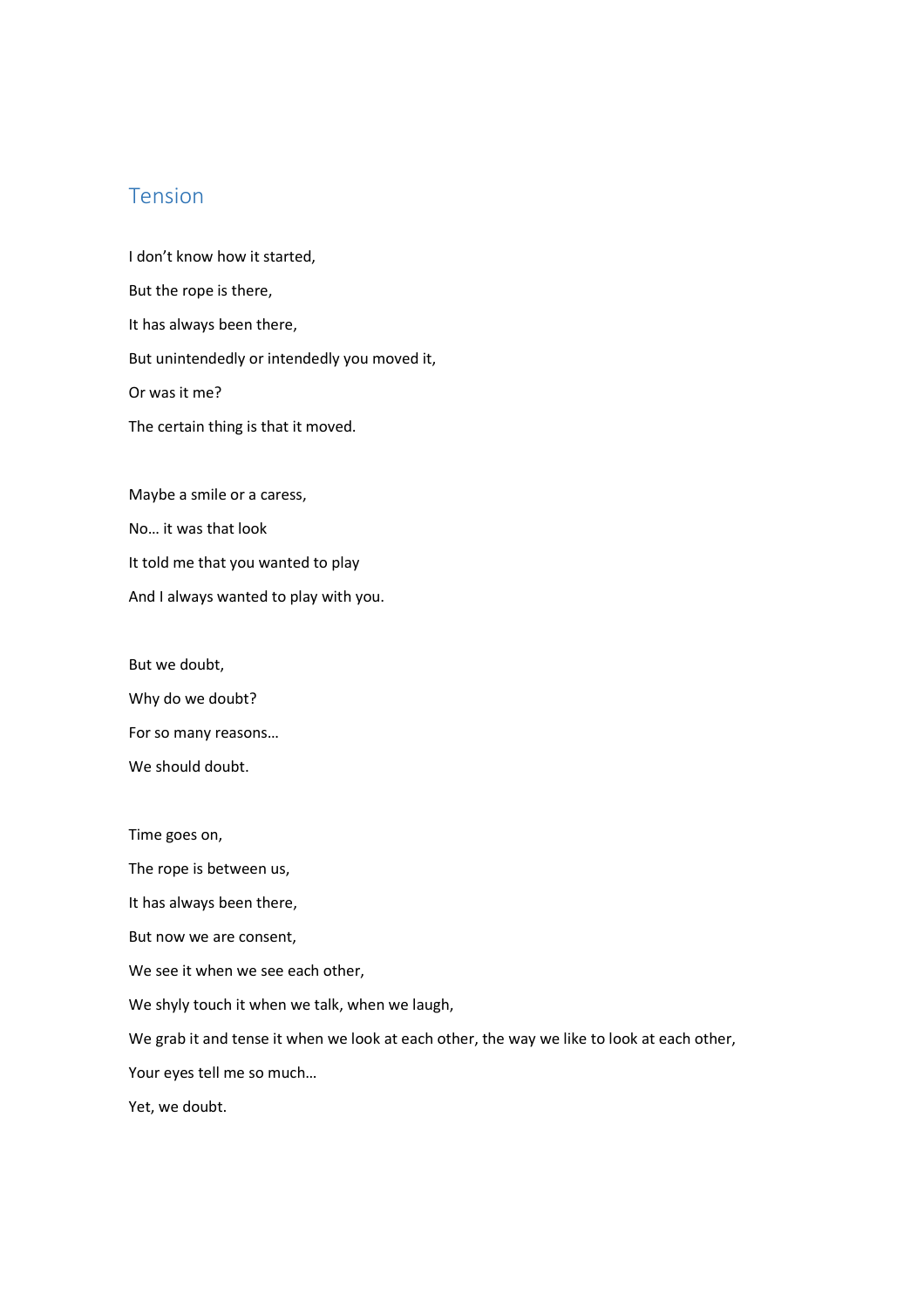Time goes on, Now the rope is always in our hands, We move it and pull it, Sharply and gently, We play with our thoughts and our words, We tense the rope between intonations and respirations, When your need to touch me doesn't find any other release than leaning on my shoulder, When my need to touch you doesn't better conformity than wander your back, Dropping in a diagonal from your right shoulder to your left hip, Letting go fiscally at the center of your back, but completing the movement in my mind And you feel it.

We observe each other in the middle of the crowd,

What crowd?

Now it doesn't matter,

You are holding one side of the rope and I'm holding the other,

We look at each other,

And the heartbeat speeds up,

The blood boils,

The endorphins are released,

An uncontainable smile draw itself in our mouths.

We perform an unrehearsed choreography of thoughts, comments, smiles, laughs, touches and looks,

Tension and distension,

For a public that doesn't see us,

For an audience that doesn't hear us.

As we tense increasingly stronger,